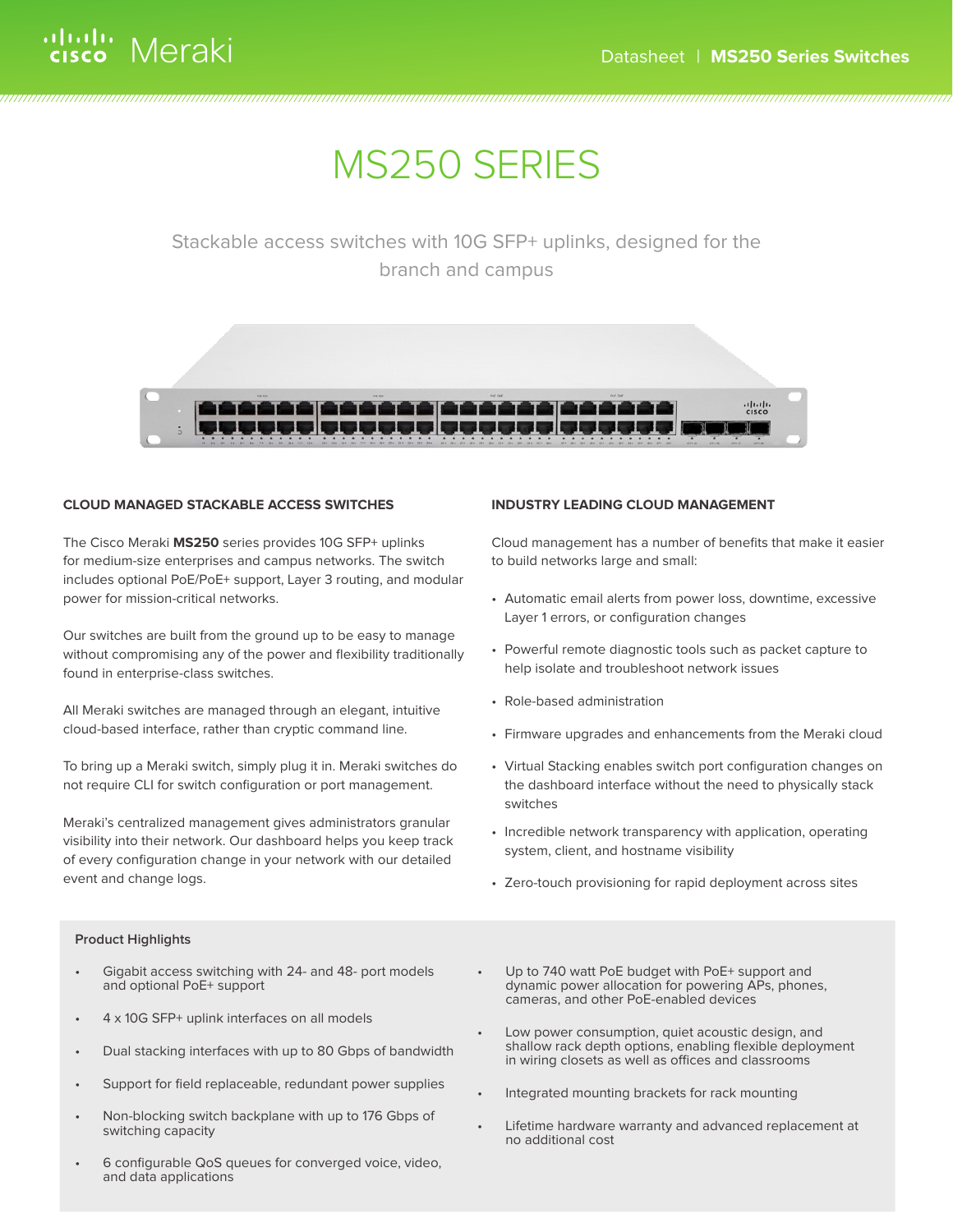# Features and Capabilities

Meraki switches include every feature you need to configure your network with the ease of cloud-management, including;

# **Access Switching**

- High-bandwidth physical stacking with support for up to 8 stack members for built-in redundancy and performance
- Link Aggregation Control Protocol (LACP) for high-capacity trunking, with Multichassis (MLAG) support on stacked switches
- Static and dynamic routing support with DHCP relay and server capabilities
- Quality-of-Service (QoS) to prioritize mission critical traffic such as voice and video
- Voice VLAN support for simplified VoIP deployments
- CDP, LLDP advertisement and snooping, with detailed neighbor visibility and discovery
- Port Mirroring to monitor network traffic
- IGMP Snooping to optimize network performance for multicast applications

### **Network Security**

- IEEE 802.1X, MAB, and Hybrid authentication support for wired access control with RADIUS server monitoring
- ACL support (IPv4 & IPv6) and MAC whitelisting
- Single-Host/Multi-Domain/Multi-Host/Multi Authentication
- Change of Authorization (CoA) and RADIUS accounting support
- DHCP snooping to protect against rogue DHCP servers on the network
- Dynamic ARP Inspection to prevent man-in-the-middle attacks
- Rapid Spanning Tree, BPDU guard, root guard, loop guard, and other safeguards to help prevent misconfigurations and reduce convergence time
- Per port VLAN configuration
- Multiple administrative roles with sophisticated security policy management

### **Network Troubleshooting & Automation**

- Virtual Stacking helps IT admins make configuration changes to hundreds of switch ports in seconds with our intuitive dashboard interface
- Configuration templates for rapid, zero-touch provisioning and auditing of all sites
- Network Topology for automatic and interactive network mapping
- Remote cable testing, packet capture and client discovery
- Automatic and scheduled firmware upgrades for the complete network

### **Converged Voice, Video and Data Environments**

The Meraki switch family is designed to unify data, voice, and video onto a single IP backbone. All Meraki switches support rich qualityof-service (QoS) functionality for prioritizing data, voice, and video traffic. The switches support eight class-of-service (CoS) queues on every port, enabling them to maintain end-to-end traffic prioritization.

PoE models provide power to VoIP telephones, IP security cameras, wireless access points (APs), and other IP devices. Using CDP and LLDP, PoE power is intelligently budgeted to maximize the number of PoE clients supported.

### **Application Layer Visibility**

Meraki switches include integrated Layer 7 fingerprinting without the need to purchase additional modules or services. Identify hundreds of applications from business apps to BitTorrent and YouTube.

User fingerprinting allows administrators to quickly identify individual users by device and tune network resources for optimum performance.

# **Unified Software Architecture**

Meraki switches run the same operating system used by all of our products. The use of a common operating system allows us to deliver a consistent experience across all product lines, from our security appliances to cameras.

When connected, new MS250 switches automatically reach out to the Meraki cloud and download the most current network configuration. Future updates can be user-scheduled. This ensures the network is kept up-to-date with bug fixes, security updates, and new features.

**Virtual Stacking with Meraki**

| Switch ports |                                              |  | for the last day $\blacktriangledown$ |                       |                          |                                     |
|--------------|----------------------------------------------|--|---------------------------------------|-----------------------|--------------------------|-------------------------------------|
|              | Edit   Aggregate   Split   Mirror   Unmirror |  |                                       | switch:"Closet 1.1.2" |                          |                                     |
|              | Switch / Port                                |  |                                       | Switch <sup>+</sup>   | <b>Type</b><br>$\bullet$ | <b>VLAN</b> <sup><sup>6</sup></sup> |
|              | Closet 1.1.2 / 1                             |  |                                       | Closet 1.1.2          | trunk                    | native 128                          |
|              | Closet 1.1.2 / 2                             |  |                                       | Closet 1.1.2          | trunk                    | native 128                          |
|              | Closet 1.1.2 / 3                             |  |                                       | Closet 1.1.2          | trunk                    | native 128                          |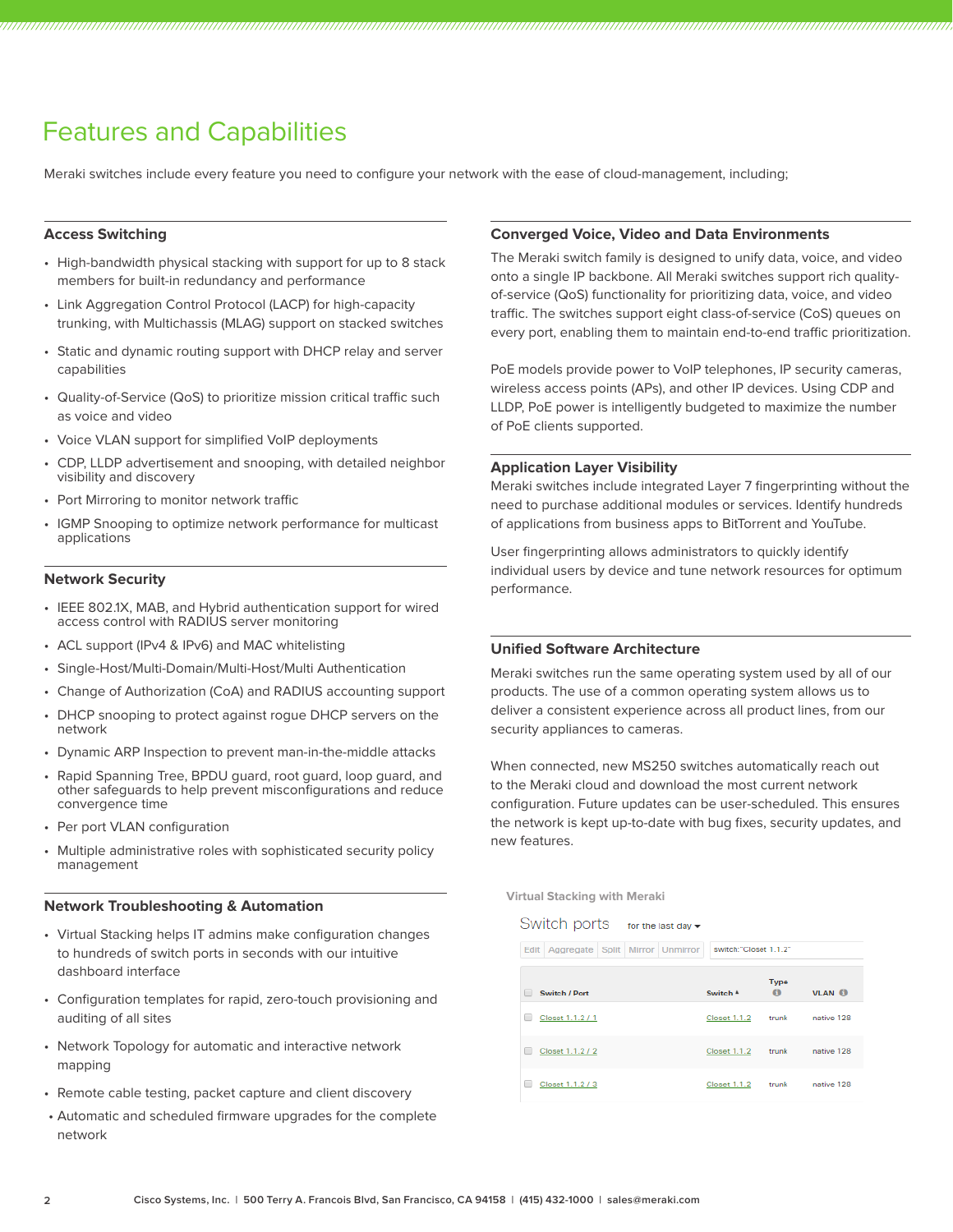# Simplified Management and Operations

Meraki's cloud-managed architecture makes it simpler than ever to quickly provision and configure switch ports with security, QoS, and other parameters. The Meraki dashboard provides unified policies, event logs, and monitoring, which make it easy to manage and grow large network deployments.

By providing a complete, robust set of management functions over the web, Meraki's cloud-based management eliminates the need for proprietary command line configuration interfaces which require expensive and time-consuming certifications.

Meraki MS switches can be fully deployed and provisioned in minutes without local configuration or staging. New switches can be sent to remote offices and installed by non-technical staff, saving thousands of dollars in time and travel expenses.

The Meraki MS family includes several remote diagnostic features; including ping, traceroute, cable test, and latency measurement tools. For in-depth client troubleshooting, administrators can remotely perform port-level packet captures without additional hardware.

**Scheduled & automatic firmware updates**

| Firmware upgrades |  |
|-------------------|--|
|                   |  |



#### Scheduled Changes

| DEVICE TYPE                          | <b>TARGET VERSION</b>                   | <b>SCHEDULER</b>                   |  |
|--------------------------------------|-----------------------------------------|------------------------------------|--|
| Any device type $\blacktriangledown$ | Any version<br>$\overline{\phantom{0}}$ | Any scheduler $\blacktriangledown$ |  |

**Redundant power supply monitoring & alerts**



# Designed for Reliability & Environmental Efficiency

The Meraki switch family was designed for reliable, long-lived operation in wiring closet environments, which may be prone to high temperatures and limited ventilation.

Meraki is able to deliver highly reliable products with exceptional mean time between failure (MTBF) ratings by using proven switching silicon and by minimizing total component count.

Each switch also operates with a split-plane architecture, where silicon-based switching and data forwarding are separated from software-based control and management.

By decoupling the underlying switching logic from control, each unit is able to deliver wire-speed switching even when advanced software features such as Layer 7 host and OS fingerprinting are enabled.

The highly integrated designs of Meraki switches result in power and cooling savings in large deployment environments of 30-60% when compared with similar managed switches.

### **CAMPUS EDGE**

MS switches are ideal for small and large scale campus deployments, where reliability, scalability, and manageability are top priorities:

- Physical stacking for increased redundancy
- Warm spare failover for all stacking switches
- Get alerts if a switch fails or goes offline, before it impacts users

**Managing and monitoring stacks in the dashboard**

Configured stacks

| Search switch stacks |                   | <b>13 switch stacks</b>                                     | Delete stacks   Add a stack |  |
|----------------------|-------------------|-------------------------------------------------------------|-----------------------------|--|
|                      | <b>Stack Name</b> | <b>Stack Members</b>                                        |                             |  |
|                      | 1.1 Access        | Closet 1.1.1 Closet 1.1.2 Closet 1.1.4 Closet 1.1.3         |                             |  |
|                      | 5.3 Wifi Stack    | Closet 5.3.2 Closet 5.3.3                                   |                             |  |
|                      | 5.3 Access        | Closet 5.3.5 Closet 5.3.4                                   |                             |  |
|                      |                   | 4.1 Access Orange Closet 4.1.15 Closet 4.1.16 Closet 4.1.14 |                             |  |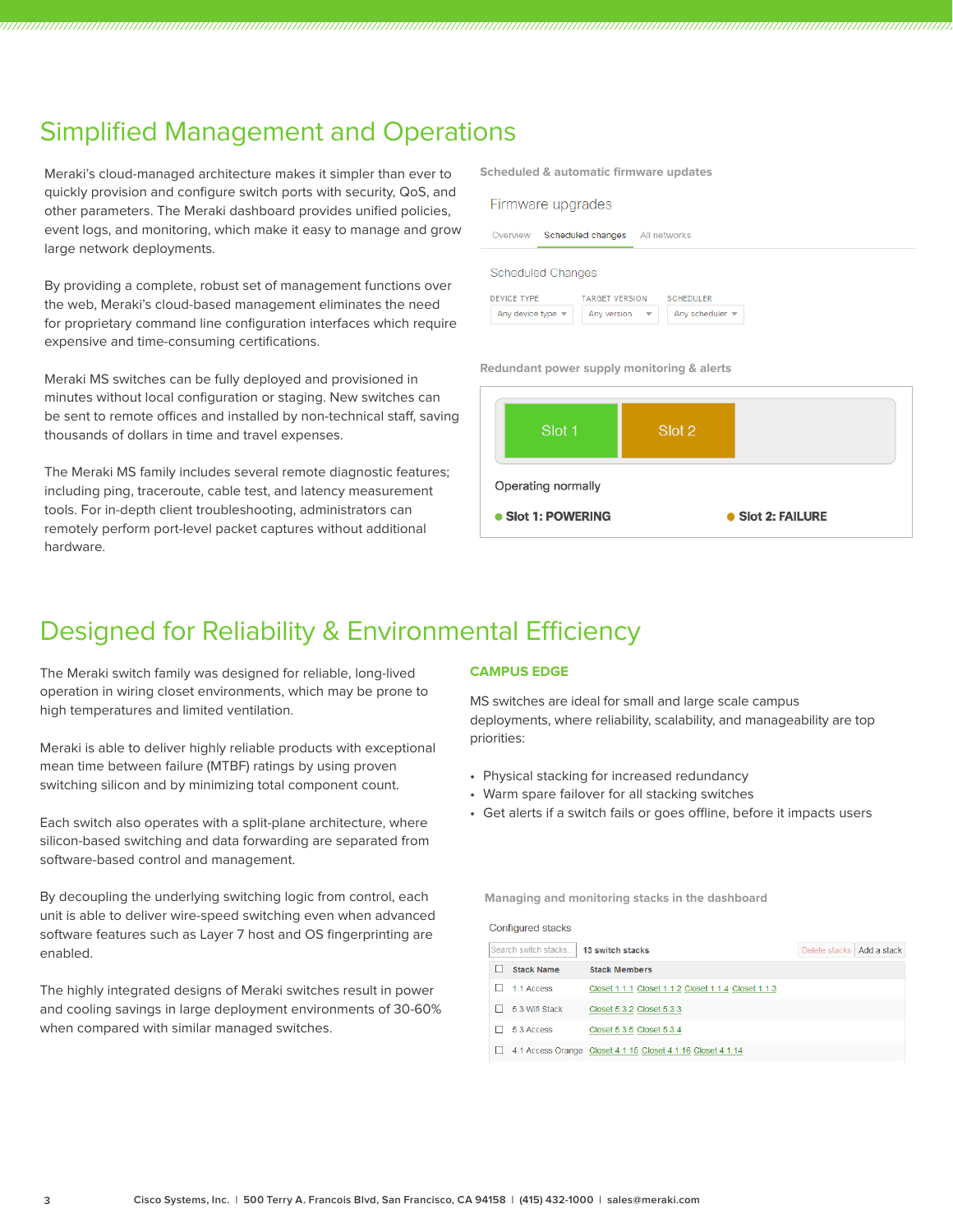# Dimensions & Interfaces

| Model         | Physical Dimensions (H x W x D)*                               | Weight             | Interface                                                                                                                                                               | <b>Switching Capacity</b> | <b>Stacking Bandwidth</b> |
|---------------|----------------------------------------------------------------|--------------------|-------------------------------------------------------------------------------------------------------------------------------------------------------------------------|---------------------------|---------------------------|
| MS250-24-HW   | 1.72 x 19.08 x 14.89"<br>$(4.38 \times 48.46 \times 37.8$ cm)  | 9.9 lb (4.5 kg)    | • 24 x 10/100/1000BASE-T Ethernet RJ45<br>with auto negotiation and crossover<br>detection (auto-MDIX crossover)<br>$\cdot$ 4 x SFP+ 10G uplink<br>• 2 x stacking ports | 128 Gbps                  | 80 Gbps                   |
| MS250-24P-HW  | 1.72 x 19.08 x 14.89"<br>$(4.38 \times 48.46 \times 37.8$ cm)  | 10.59 lb (4.8 kg)  | • 24 x 10/100/1000BASE-T Ethernet RJ45<br>with auto negotiation and crossover<br>detection (auto-MDIX crossover)<br>$\cdot$ 4 x SFP+10G uplink<br>• 2 x stacking ports  | 128 Gbps                  | 80 Gbps                   |
| MS250-48-HW   | 1.72 x 19.08 x 18.82"<br>$(4.38 \times 48.46 \times 47.8$ cm)  | 11.56 lb (5.24 kg) | + 48 x 10/100/1000BASE-T Ethernet RJ45<br>with auto negotiation and crossover<br>detection (auto-MDIX crossover)<br>$\cdot$ 4 x SFP+ 10G uplink<br>• 2 x stacking ports | 176 Gbps                  | 80 Gbps                   |
| MS250-48LP-HW | 1.72 x 19.08 x 18.82"<br>$(4.38 \times 48.46 \times 47.8$ cm)  | 12.37 lb (5.61 kg) | + 48 x 10/100/1000BASE-T Ethernet RJ45<br>with auto negotiation and crossover<br>detection (auto-MDIX crossover)<br>$\cdot$ 4 x SFP+ 10G uplink<br>• 2 x stacking ports | 176 Gbps                  | 80 Gbps                   |
| MS250-48FP-HW | 1.72 x 19.08 x 20.42"<br>$(4.38 \times 48.46 \times 51.87$ cm) | 12.83 lb (5.82 kg) | + 48 x 10/100/1000BASE-T Ethernet RJ45<br>with auto negotiation and crossover<br>detection (auto-MDIX crossover)<br>$\cdot$ 4 x SFP+ 10G uplink<br>• 2 x stacking ports | 176 Gbps                  | 80 Gbps                   |

\*Depth includes accessories and FRUs (field-replaceable units) that ship with the product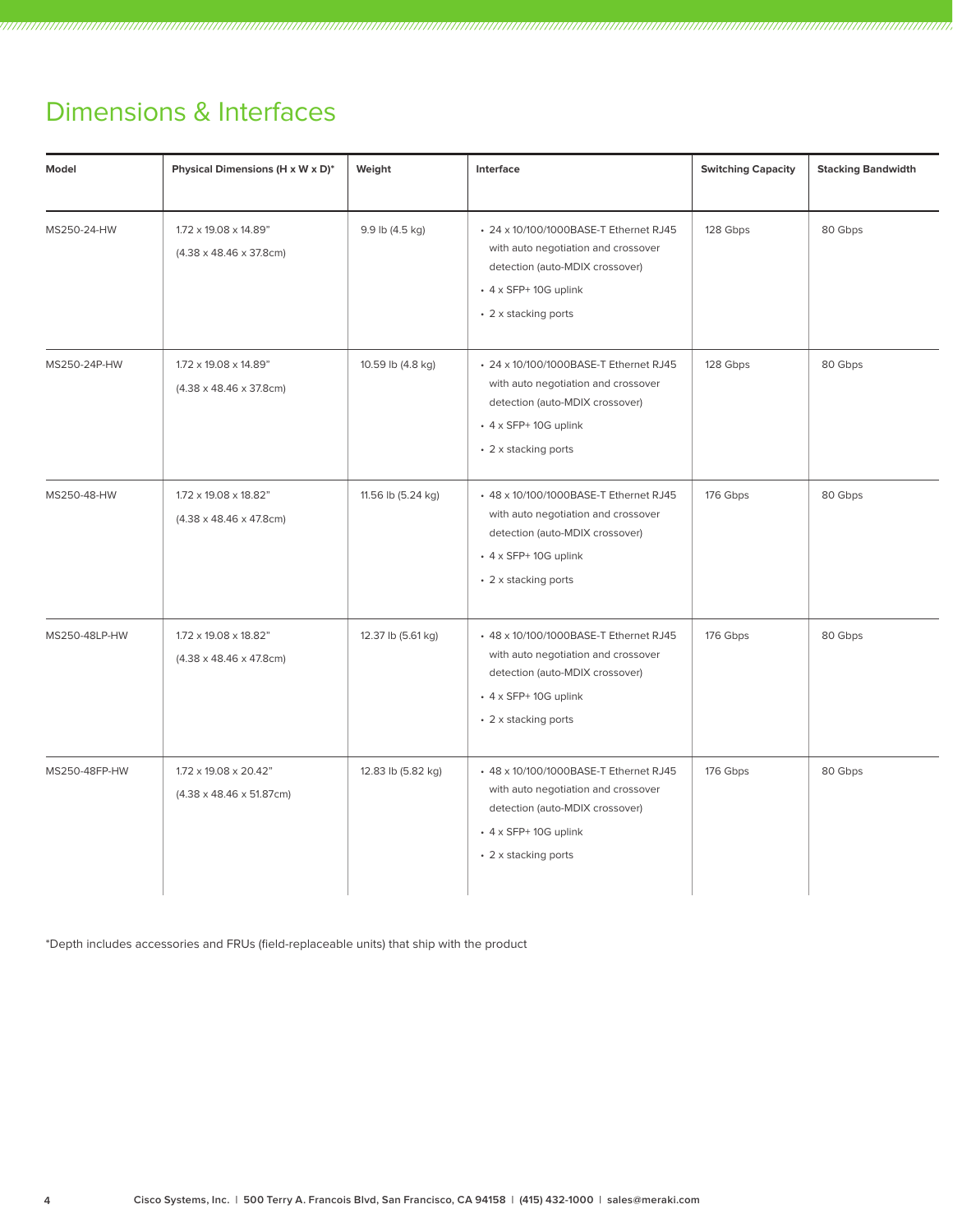# Power Options & Specifications

| Model         | <b>Idle / Full Load Power</b> | <b>Available PoE+ Power</b> | <b>Power Supply</b><br>Configuration | <b>Supported Power Supply</b> |
|---------------|-------------------------------|-----------------------------|--------------------------------------|-------------------------------|
| MS250-24-HW   | 14 / 27 W                     | -                           | Hot-swappable                        | 2 x 250W PSU*                 |
| MS250-24P-HW  | 15/434 W                      | 370 W                       | Hot-swappable                        | 2 x 640W PSU*                 |
| MS250-48-HW   | 24 / 44 W                     | $\overline{\phantom{0}}$    | Hot-swappable                        | 2 x 250W PSU*                 |
| MS250-48LP-HW | 46/480W                       | 370 W                       | Hot-swappable                        | 2 x 640W PSU*                 |
| MS250-48FP-HW | 25/874 W                      | 740 W                       | Hot-swappable                        | 2 x 1025W PSU*                |

\* Single power supply (PSU) included. For redundancy, second PSU is sold separately

# What's Included

| MS250-24-HW   | 1x Power Supply (MA-PWR-250WAC), Mounting screw kit  |
|---------------|------------------------------------------------------|
| MS250-24P-HW  | 1x Power Supply (MA-PWR-640WAC), Mounting screw kit  |
| MS250-48-HW   | 1 x Power Supply (MA-PWR-250WAC), Mounting screw kit |
| MS250-48LP-HW | 1x Power Supply (MA-PWR-640WAC), Mounting screw kit  |
| MS250-48FP-HW | 1x Power Supply (MA-PWR-1025WAC), Mounting screw kit |





Rack Mounting Kit Power Supply (PSU)

# Optional Accessories

MS250 switches support 40G stacking cables in various lengths as well as replaceable power supplies (PSU):

| <b>Description</b>               | Model           | <b>Supported Models</b> |
|----------------------------------|-----------------|-------------------------|
| 250W Power Supply                | MA-PWR-250WAC   | MS250-24, MS250-48      |
| 640W Power Supply                | MA-PWR-640WAC   | MS250-24P, MS250-48LP   |
| 1025W Power Supply               | MA-PWR-1025WAC  | MS250-48FP              |
| Meraki Stacking Cable, 0.5 Meter | MA-CBL-40G-50CM | All Models              |
| Meraki Stacking Cable, 1 Meter   | MA-CBL-40G-1M   | All Models              |
| Meraki Stacking Cable, 3 Meter   | MA-CBL-40G-3M   | All Models              |

The Meraki MS family also supports SFP/SFP+ pluggable optics for high-speed connectivity. Meraki offers a variety of Gigabit and 10 Gigabit accessories. Full specifications and compatibility information is available in the Meraki Accessories datasheet: https://meraki. cisco.com/lib/pdf/meraki\_datasheet\_sfp.pdf